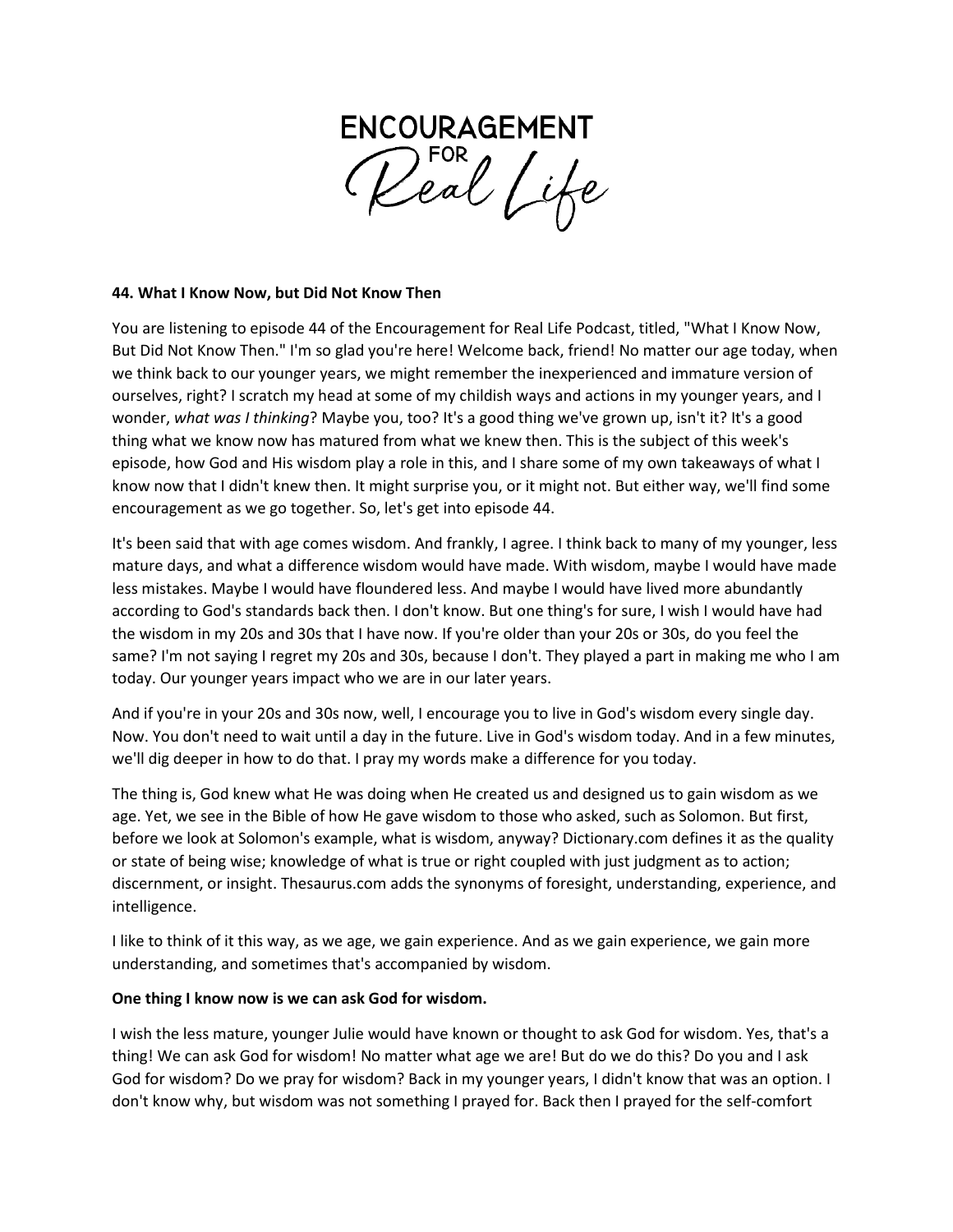type of things and the help-me-do-this kind of prayers. I was more concerned about me and my wants than I was about gaining wisdom or reading my Bible.

James 1:5 in the Voice translation says, "If you don't have all the wisdom needed for this journey, then all you have to do is ask God for it; and God will grant all that you need. He gives lavishly and never scolds you for asking." Scripture couldn't be any more clear, could it? We are invited to ask God for wisdom.

So, let's take a look at King Solomon, and his example from 1 Kings, chapter 3. This is what it says in verse 5 in the NLT, "That night the Lord appeared to Solomon in a dream, and God said, "What do you want? Ask, and I will give it to you!"

Can you imagine the God of the universe, our Creator of all things, the One who formed you in your mother's womb appearing to you and asking you what you want? What would you say? How would you respond? Thirty-year-old Julie would have likely responded with, "Success. I'll take success please." Or, "How about an easy life, God? That sounds pretty good."

# **Today, I want to respond more like Solomon.**

In verse 9 Solomon responds to God and answers His question. "Give me an understanding heart so that I can govern your people well and know the difference between right and wrong. For who by himself is able to govern this great people of yours?"

Continuing on in verses 10-14, "The Lord was pleased that Solomon had asked for wisdom. So, God replied, "Because you have asked for wisdom in governing my people with justice and have not asked for a long life or wealth or the death of your enemies— I will give you what you asked for! I will give you a wise and understanding heart such as no one else has had or ever will have! And I will also give you what you did not ask for—riches and fame! No other king in all the world will be compared to you for the rest of your life! And if you follow me and obey my decrees and my commands as your father, David, did, I will give you a long life."

## **God gives us His good gifts, doesn't He?**

Guess how old Solomon was when he asked the Lord for wisdom? Most scholars suggest he was in his early 20s. His 20s! He knew enough in his young age and in his new role as king to ask for the unmatchable gift of wisdom. Because he knew he was in over his head leading God's people. He knew he couldn't lead God's people with excellence without wisdom. Yes, he needed God's wisdom, and he needed it now. But don't we all? We may not be a king or leading a great nation. We may not be leading anyone at all, except ourselves. And we may be younger or older than King Solomon was when we made his request. None of that matters. You and I need God's wisdom, every single day. We can't live well without it.

And because Solomon asked for it to lead God's people well, God gave Him much more than what He asked. God also granted him riches and fame and a long life.

# **Wisdom is a gift from God that continues to give.**

Not only for ourselves but for those around us. Our wisdom affects those we do life with. Our wisdom comes through everything we do. No wonder God was pleased with Solomon when he asked for it.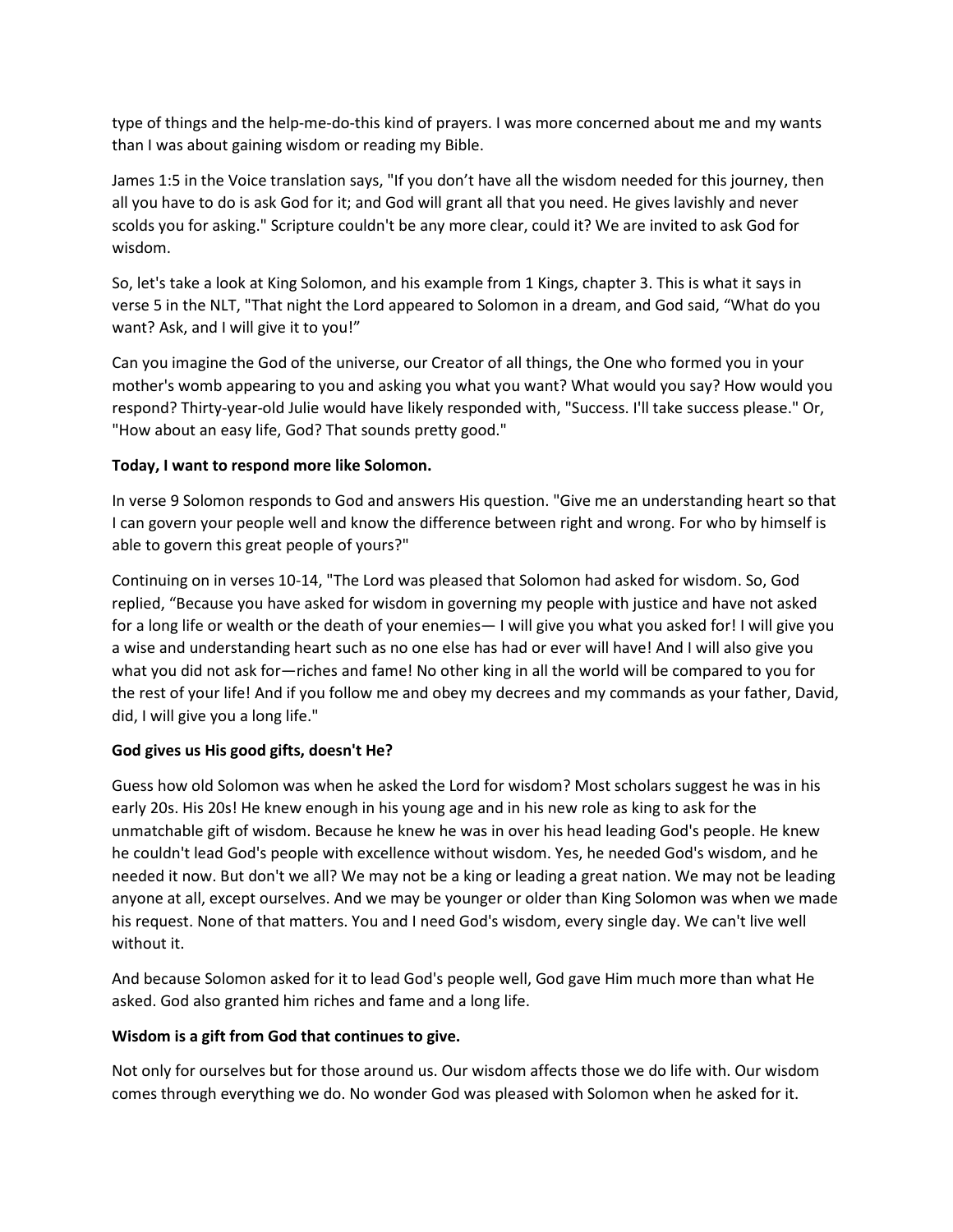All wisdom comes from the Lord, and so do common sense and understanding. Proverbs 2:6 CEV

As I was pondering wisdom this week and asking God to grant me His wisdom, a rush of thoughts filled me. These thoughts are the reason for this episode. These thoughts were full of the many things I know now but didn't know when I was younger. All thanks to wisdom and experience. So, I began a list. My intention wasn't to do anything with this list, but just to use it as a visual reminder of the results of God's wisdom in my life. But I realized maybe I should share this list, instead. Or at least part of it. Maybe sharing it might inspire another? Maybe sharing it might help someone else recognize in her life the importance and validity of God's wisdom in our everyday lives. So, here goes.

### **What I know now that I didn't know then.**

My life is not about me. My life is about God. I don't need to try to be perfect. My Savior already is. Instead of being tempted to rush through life, learn to embrace each day. Live in the moment, not for the future, and not in the past. The grass isn't greener anywhere else. Look for the sunrise and sunset. God is there. Life with God is better than life without Him. Jesus loves me, this I know... Everyone is going through something. Life is not a competition. Stopping to smell the roses helps me be a better person. I can walk my errands instead of running them. Joy is found in the simple things. Love isn't a feeling. The little things in life are sometimes the big things. God's plans for my life are different than mine, but His won't disappoint. My mistakes don't define me. God does. Extending forgiveness lightens my soul. Encouraging others encourages me.

Oh, I know I have a bunch more, but we'd be here till next Thursday if I kept going.

So, what about you, friend? What do you know now that you didn't know then? What has wisdom taught you? How is the you of today different than the you of yesterday? Pausing and considering what we know now that we didn't know then encourages our hearts and spurs us on. We are able to tangibly see how we've grown. We witness how God and His wisdom has worked in us and through us. And that's always a good thing!

Isn't it a joy to be reminded at how God is good at growing us, molding us, transforming us--no matter our age--into the people He desires us to be? He never leaves as as we are, and our real-life examples prove that to us. God is faithful to continue working in us in the same ways He has done so in the past.

## **Thank God for His wisdom and transforming work in our lives!**

Charles Stanley once said, "Wisdom is the capacity to see things from God's viewpoint." What if we prayed that this week? What if you and I asked God to help us see things from His viewpoint through the